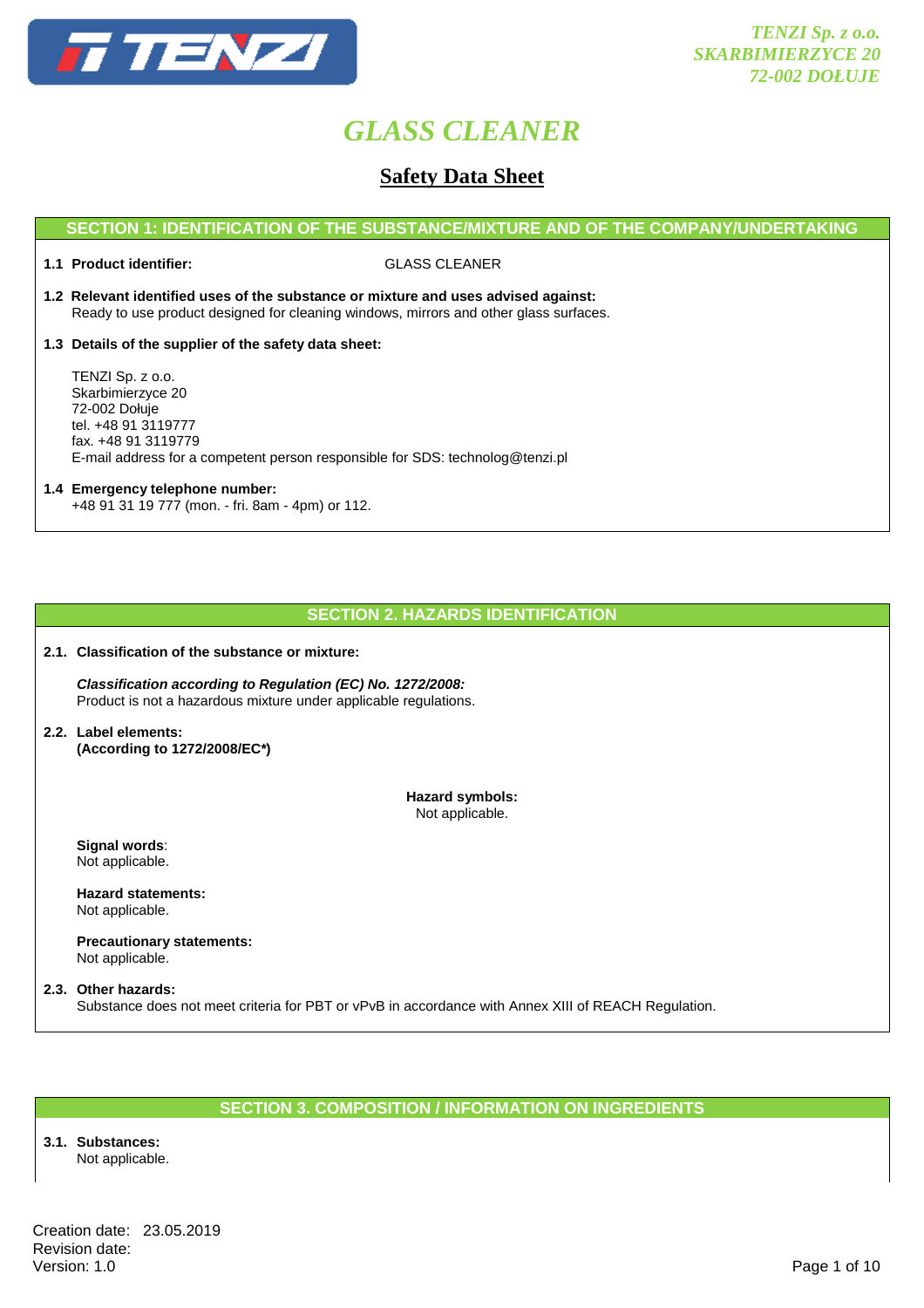

### **Safety Data Sheet**

### **3.2. Mixtures:**

### **Composition (according to: 648/2004/EC):**

- < 5% alcohol (ethanol, isopropanol)
- aroma composition
- auxiliary substances are not classified as dangerous

| <b>Identification</b>                                            |                                       | Hazardous ingredient/classification                 | Concentration |
|------------------------------------------------------------------|---------------------------------------|-----------------------------------------------------|---------------|
| CAS:<br>WE:                                                      | 64-17-5<br>200-578-6                  | <b>Ethanol</b>                                      |               |
| Index:<br>Registration:                                          | 603-002-00-5<br>01-2119529230-52-XXXX | Flam Liq. 2 H225                                    | $< 2.5\%$     |
| CAS:<br>WE:                                                      | 67-63-0<br>200-661-7                  | <b>Isopropanol</b>                                  |               |
| Index:<br>603-117-00-0<br>Registration:<br>01-2119529230-52-XXXX |                                       | Flam Liq. 2 H225, Eye Irrit. 2 H319, STOT SE 3 H336 | $< 1.5\%$     |

The full texts of H symbols and phrases are in section 16.

### **SECTION 4. FIRST AID MEASURES**

### **4.1. Description of first aid measures:**

### **Inhalation**:

In case of inhalation poisoning symptoms (cough, dyspnea, dizziness) move the injured to fresh air. In case of some alarming symptoms, get medical attention.

#### **Skin contact:**

If product comes in contact with the skin, immediately remove all contaminated clothing and flush exposed area with large amounts of water. In case of skin changes, get medical attention.

#### **Eye contact:**

Flush eyes with running water (at least 15 minutes) while keeping eyelids open. Get medical attention.

### **Ingestion:**

DO NOT induce vomiting. Give lots of water to drink. DO NOT give any neutralizing agents. Immediately contact a doctor and show this MSDS or label.

### **4.2. Most important symptoms and effects, both acute and delayed:**

#### **Inhalation**:

Doesn't cause irritation of the upper respiratory tract.

 **Skin:** 

May cause skin irritation to allergic people.

### **Eyes**:

May be irritant to eyes.

### **Ingestion**:

May cause irritation of the mucous membranes.

Creation date: 23.05.2019 Revision date:<br>Version: 1.0 Version: 1.0 Page 2 of 10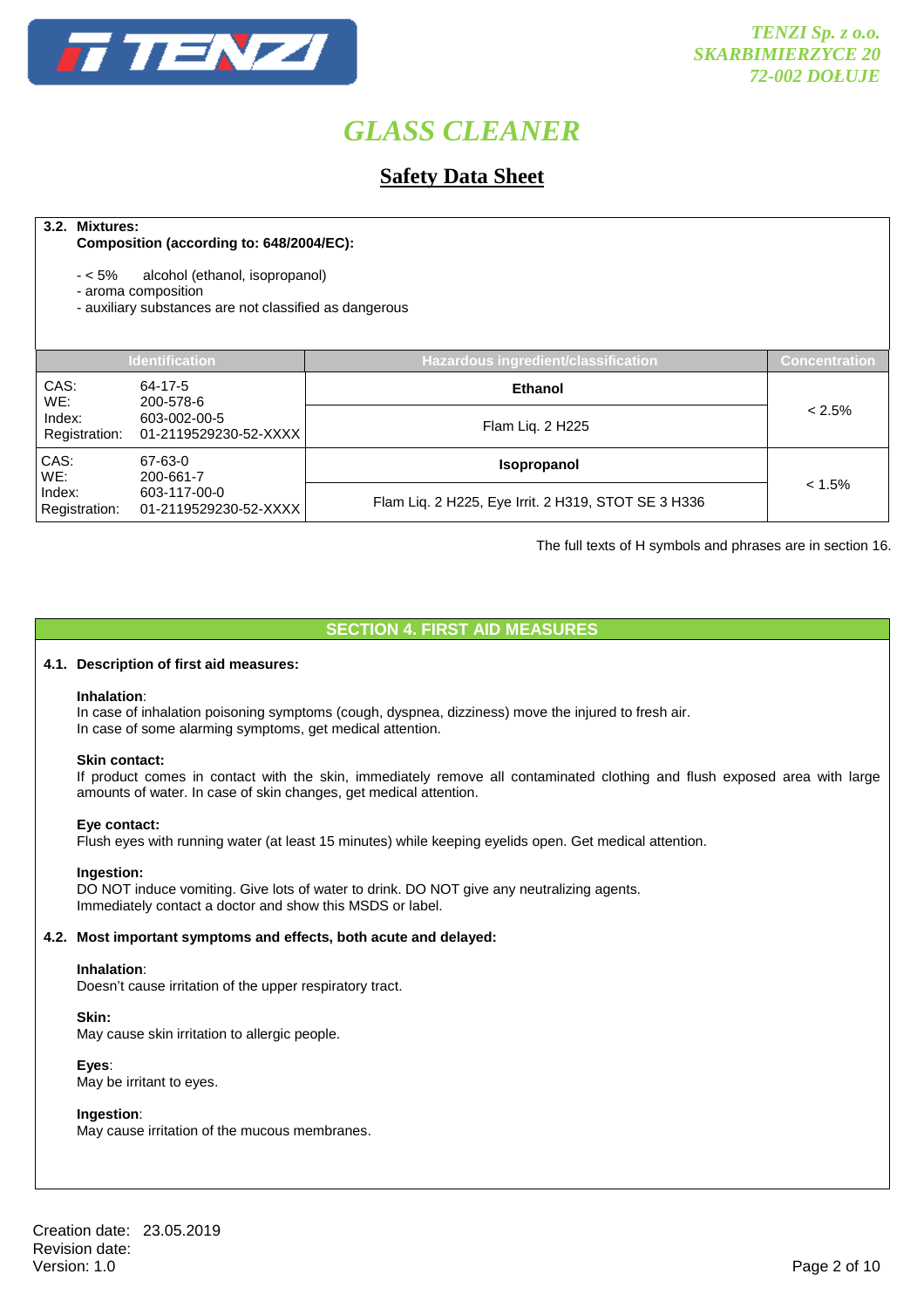

### **Safety Data Sheet**

### **4.3. Indication of any immediate medical attention and special treatment needed:**

Get medical attention.

Fresh water and eye-wash preparations must be available on the worksite.

### **SECTION 5. FIREFIGHTING MEASURES**

### **5.1. Extinguishing media:**

### **Suitable extinguishing media:**

Use extinguishing measures that are appropriate to local circumstances and surrounding environment.

### **Unsuitable extinguishing media:**

There are not any known extinguishing media that you shouldn't use.

### **5.2. Special hazards arising from the substance or mixture:**

Product is non-flammable.

### **5.3. Advice for firefighters:**

 Firefighters should wear self-contained breathing apparatus and full protective clothing. In case of fire, warn the people nearby and evacuate unprotected and untrained personnel from hazard area. Notify relevant emergency services. If possible, remove the containers away from the influence of fire and high temperature. Water may be used to keep fire-exposed containers cool until fire is out. The after burning residues should be removed

### **SECTION 6. ACCIDENTAL RELEASE MEASURES**

### **6.1. Personal precautions, protective equipment and emergency procedures:**

#### **For non-emergency personnel:**

Protective gloves (0.11 mm thick), safety glasses.

### **For emergency responders:**

Protective clothes, protective gloves (0.11 mm thick), safety glasses.

### **6.2. Environmental precautions:**

No data available.

### **6.3. Methods and material for containment and cleaning up:**

 In case of unexpected release of the substance into the environment, inform appropriate services about the emergency and remove any source of ignition. Prevent spills from entering sewers, surface water or groundwater. If it is possible, confine and contain the spill by closing the flow of the liquid, plug the damaged container and put it into leakproof wrapping. For a larger spill, make a dike around the outside edges of the spill and use absorbent materials (sand, sawdust, minced limestone). Store clean-up materials for disposal as hazardous waste. Decontaminate polluted area with water.

### **6.4. Reference to other sections:**

See section 8 and 13.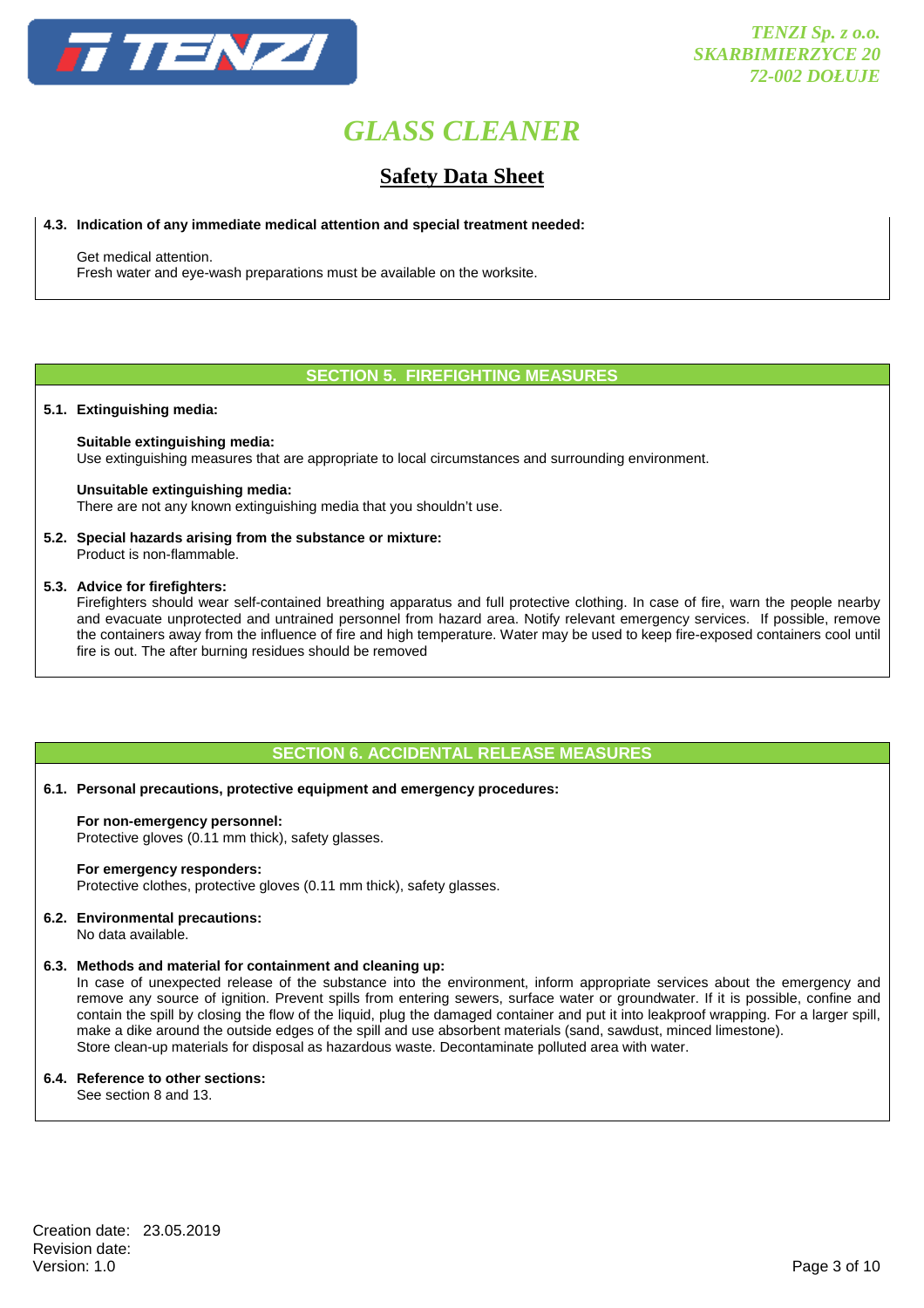

### **Safety Data Sheet**

**SECTION 7. HANDLING AND STORAGE** 

### **7.1. Precautions for safe handling:**

 Be careful when working with this product. Use personal protection recommended in section 8

Mix only with water. DO NOT mix with any other chemical substances.

People with skin allergy or respiratory system problems should not have contact with this product.

Avoid risk – read this instruction sheet carefully before using the product.

After usage, keep container tightly closed and keep it away from unauthorized people.

Use only adequate ventilation to avoid inhalation poisoning.

### **7.2. Conditions for safe storage, including any incompatibilities:**

Store in a tightly closed, original plastic container. Store this product in a dry environment that will be maintained at 5°C - 35°C temperature with a good ventilation system and an easy washable, nonabsorbable alkaline resistant floor. DO NOT expose the product to sunlight and keep away from heat, sparks, flame and source of ignition.

### **7.3. Specific end use(s):**

No data available.

### **SECTION 8. EXPOSURE CONTROLS/ PERSONAL PROTECTION**

### **8.1. Control parameters:**

Please check any national occupational exposure limit values in your country.

**NDS/NDSCh/NDSP values for individual chemical substances (according to SDS or Chemical Safety Report):** 

### **Ethanol (data for highly concentrated substance):**

| <b>NDS:</b>  | 1900 $mg/m3$    |
|--------------|-----------------|
| NDSCh:       | not identified. |
| <b>NDSP:</b> | not identified. |

### **Isopropanol (data for highly concentrated substance):**

**NDS:** 900 mg/m<sup>3</sup><br>**NDSCh:** 1200 mg/n **NDSCh:** 1200 mg/m<sup>3</sup><br>**NDSP:** not identified not identified.

### **DNEL /PNEC values for individual chemical substances (according to SDS or Chemical Safety Report):**

### **Ethanol (data for highly concentrated substance):**

**DNEL:** 

Group: workers, Exposure time: long-term, Exposure route: dermal, Value: 343 mg/kg<br>Group: workers, Exposure time: long-term, Exposure route: inhalation, Value: 950 mg/m<sup>3</sup> Group: workers, Exposure time: long-term, Exposure route: inhalation, Value: 950 mg/m<sup>3</sup><br>Group: consumers, Exposure time: long-term, Exposure route: dermal, Value: 206 mg/kg Group: consumers, Exposure time: long-term, Exposure route: dermal, Group: consumers, Exposure time: long-term, Exposure route: inhalation, Value: 114 mg/m<sup>3</sup> Group: consumers, Exposure time: long-term, Exposure route: ingestion, Value: 87 mg/kg

### **PNEC:**

| Aqua (fresh water):     | $0.96$ mg/l  |
|-------------------------|--------------|
| Aqua (marine water):    | $0.79$ mg/l  |
| Sediment (fresh water): | $3.60$ mg/kg |
| Soil:                   | $0.63$ mg/kg |

Creation date: 23.05.2019 Revision date:<br>Version: 1.0 Version: 1.0 Page 4 of 10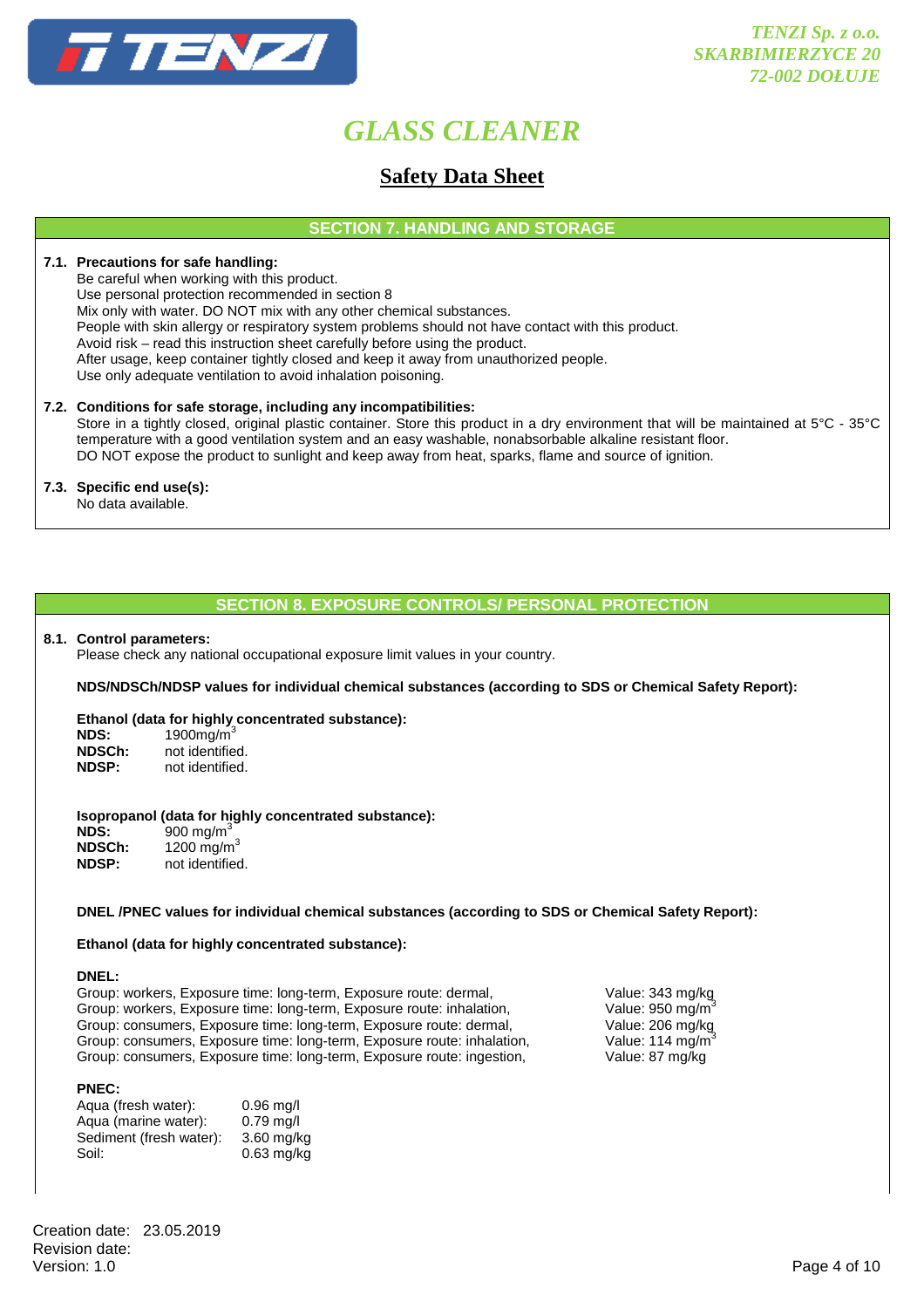

# **Safety Data Sheet**

### **Isopropanol (data for highly concentrated substance):**

### **DNEL:**

Group: workers, Exposure time: long-term, Exposure route: dermal, Value: 888 mg/kg<br>Group: workers, Exposure time: long-term, Exposure route: inhalation, Value: 500 mg/m<sup>3</sup> Group: workers, Exposure time: long-term, Exposure route: inhalation, Value: 500 mg/m<sup>3</sup><br>Group: consumers, Exposure time: long-term, Exposure route: dermal, Value: 319 mg/kg Group: consumers, Exposure time: long-term, Exposure route: dermal, Group: consumers, Exposure time: long-term, Exposure route: inhalation, Value: 89 mg/m<sup>3</sup><br>Group: consumers, Exposure time: long-term, Exposure route: ingestion, Value: 29 mg/kg Group: consumers, Exposure time: long-term, Exposure route: ingestion,

### **PNEC:**

| Agua (fresh water):     | 140.9 mg/l         |
|-------------------------|--------------------|
| Aqua (marine water):    | 140.9 mg/l         |
| Sediment (fresh water): | 552 mg/kg          |
| Soil:                   | $28 \text{ mg/kg}$ |
|                         |                    |

**NOTE:** When the concentration of substance is known, personal protective equipment should be chosen based on substance concentration in a workplace, exposure time and operations performed by the employee. In emergency situations, if substance concentration in the workplace is unknown, personal protection of highest class level should be used.

### **8.2. Exposure controls:**

 **RESPIRATORY PROTECTION:**  Not needed.

 **HAND PROTECTION:**  Not needed.

 **EYE/FACE PROTECTION:**  Not needed.

 **SKIN PROTECTION:**  Not needed.

### **SECTION 9: PHYSICAL AND CHEMICAL PROPERTIES**

### **9.1. Information on basic physical and chemical properties:**

| Appearance:<br>Odour:<br>Odour threshold: | Blue coloured liquid<br>Characteristic for aroma composition used in production<br>No data available |
|-------------------------------------------|------------------------------------------------------------------------------------------------------|
| pH:                                       | $9 \pm 1$                                                                                            |
| <b>Melting point:</b>                     | No data available                                                                                    |
| <b>Freezing point:</b>                    | No data available                                                                                    |
| Initial boiling point:                    | No data available                                                                                    |
| <b>Boiling range:</b>                     | No data available                                                                                    |
| <b>Flash point:</b>                       | No data available                                                                                    |
| <b>Evaporation rate:</b>                  | No data available                                                                                    |
| Flammability (solid, gas):                | No data available                                                                                    |
| <b>Upper flammability limit:</b>          | No data available                                                                                    |
| Lower flammability limit:                 | No data available                                                                                    |
| <b>Upper explosive limit:</b>             | No data available                                                                                    |
| Lower explosive limit:                    | No data available                                                                                    |
| Vapour pressure:                          | No data available                                                                                    |
| Vapour density:                           | No data available                                                                                    |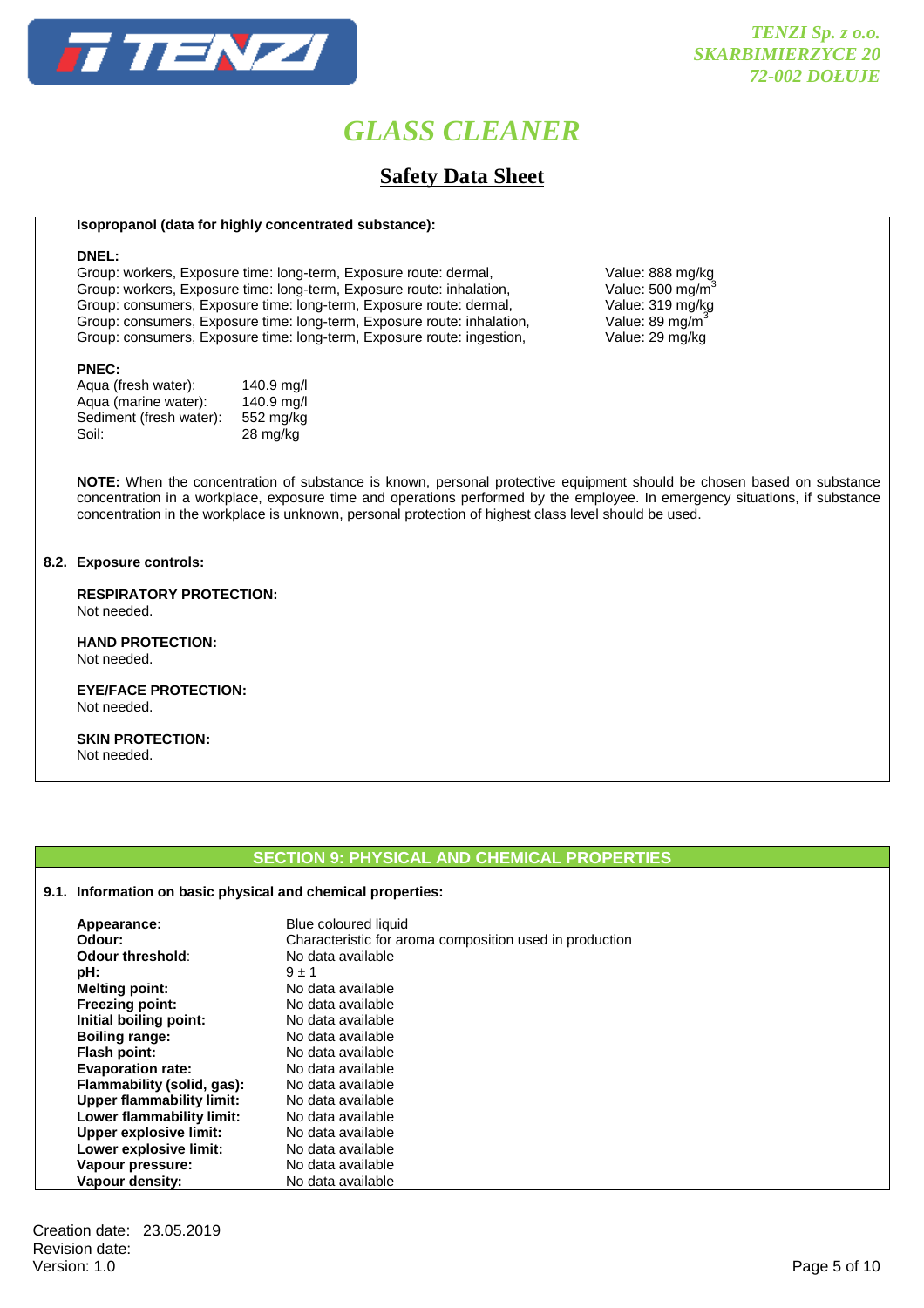

### **Safety Data Sheet**

| <b>Relative density:</b>                                                                                                                                                                                                             | $0.992 \pm 0.020$ g/cm <sup>3</sup>                                                                                                             |
|--------------------------------------------------------------------------------------------------------------------------------------------------------------------------------------------------------------------------------------|-------------------------------------------------------------------------------------------------------------------------------------------------|
| Solubility:<br>A) Water:<br>B) Organic solvent:                                                                                                                                                                                      | soluble<br>No data available                                                                                                                    |
| <b>Partition coefficient N-Octan:</b><br><b>Partition coefficient Water:</b><br>Auto-ignition temperature:<br><b>Decomposition temperature:</b><br><b>Viscosity:</b><br><b>Explosive properties:</b><br><b>Oxidising properties:</b> | No data available<br>No data available<br>No data available<br>No data available<br>No data available<br>No data available<br>No data available |

### **9.2. Other information:**

**Refractive index:** 0.9% Brix<sup>\*</sup> ± 5%

\* - Degrees Brix is the content of an aqueous solution. One degree Brix is 1 gram of sucrose in 100 grams of solution and represents the strength of the solution as percentage by weight (%w/w).

### **SECTION 10. STABILITY AND REACTIVITY**

### **10.1 Reactivity:**

No data available.

- **10.2 Chemical stability:** Stable under recommended storage conditions (see section 7).
- **10.3 Possibility of hazardous reactions:** No data available.
- **10.4 Conditions to avoid:** Avoid heavily warmed rooms without ventilation and long-term exposure to sunlight.
- **10.5 Incompatible materials:** No data available.
- **10.6 Hazardous decomposition products:**

No data available.

### **SECTION 11. TOXICOLOGICAL INFORMATION**

### **11.1 Information on toxicological effects:**

| doesn't cause irritation of the upper respiratory tract.               |
|------------------------------------------------------------------------|
| may cause skin irritation to allergic people.                          |
| may cause eye irritation.                                              |
| <b>Digestive system:</b> may cause irritation of the mucous membranes. |
|                                                                        |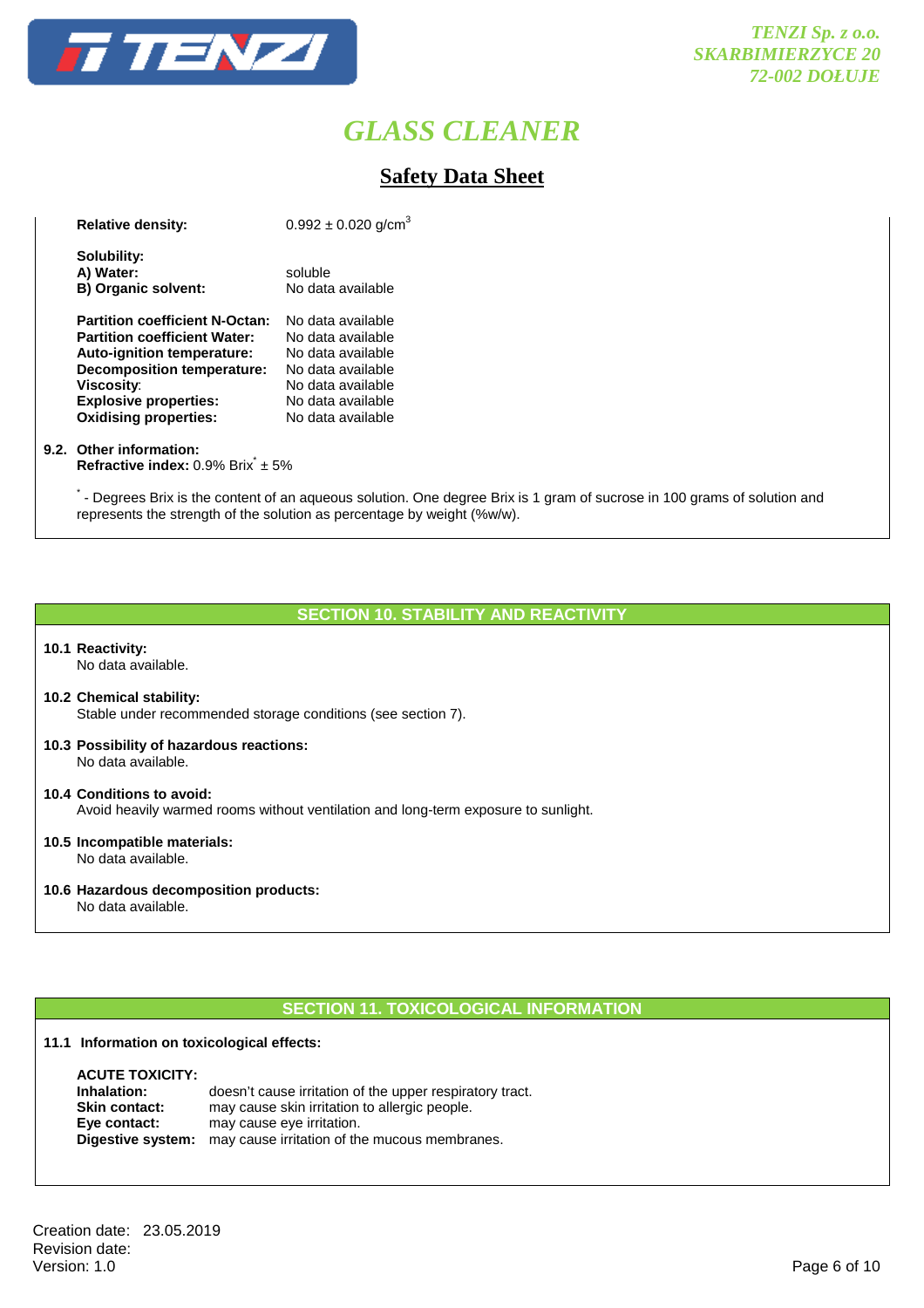

### **Safety Data Sheet**

 **DETAILS OF PARTICULAR COMPONENTS (according to substance's SDS):** 

 **Ethanol (data for highly concentrated substance):** 

**LD50:** 6200 mg/kg **LC50:** 95.6 mg/l/4h

### **Isopropanol (data for highly concentrated substance):**

| <b>LD50:</b> | > 2000 mg/kg | (acute toxicity, orally) |
|--------------|--------------|--------------------------|
| <b>LD50:</b> | > 2000 mg/kg | (acute toxicity, dermal) |
| <b>LC50:</b> | $>5$ mg/l    |                          |

 Doesn't cause skin irritation. Slight eye irritation. No allergic effects. High density vapours may cause narcotic effects. Negative Ames test. No carcinogenic effects. Doesn't cause any reproductive problems.

### **SECTION 12. ECOLOGICAL INFORMATION**

### **12.1. Toxicity:**

**Data for the mixture ingredients:** 

### **Ethanol (data for highly concentrated substance):**

| <b>LC50:</b> | 8140 mg/l/48h       | (fish)    |
|--------------|---------------------|-----------|
| <b>EC50:</b> | 9268-14221 mg/l/48h | (daphnia) |
| EC50:        | 5000 mg/l/7days     | (algae)   |

### **Isopropanol (data for highly concentrated substance):**

| <b>LC50:</b> | $> 100$ mg/l/48h | (fish)    |
|--------------|------------------|-----------|
| <b>EC50:</b> | $> 100$ mg/l/48h | (daphnia) |
| <b>EC50:</b> | $> 100$ mg/l/72h | (algae)   |

### **12.2. Persistence and degradability:**

 The surfactants contained within the product comply with the biodegradability criteria as laid down in Regulation (EC) No 648/2004 on detergents.

**Data for the mixture ingredients:** 

| <b>Substance</b> | Method.              | /Length              | Degraded percentage  |
|------------------|----------------------|----------------------|----------------------|
| Ethanol          | Easily biodegradable | Easily biodegradable | Easily biodegradable |

Creation date: 23.05.2019 Revision date:<br>Version: 1.0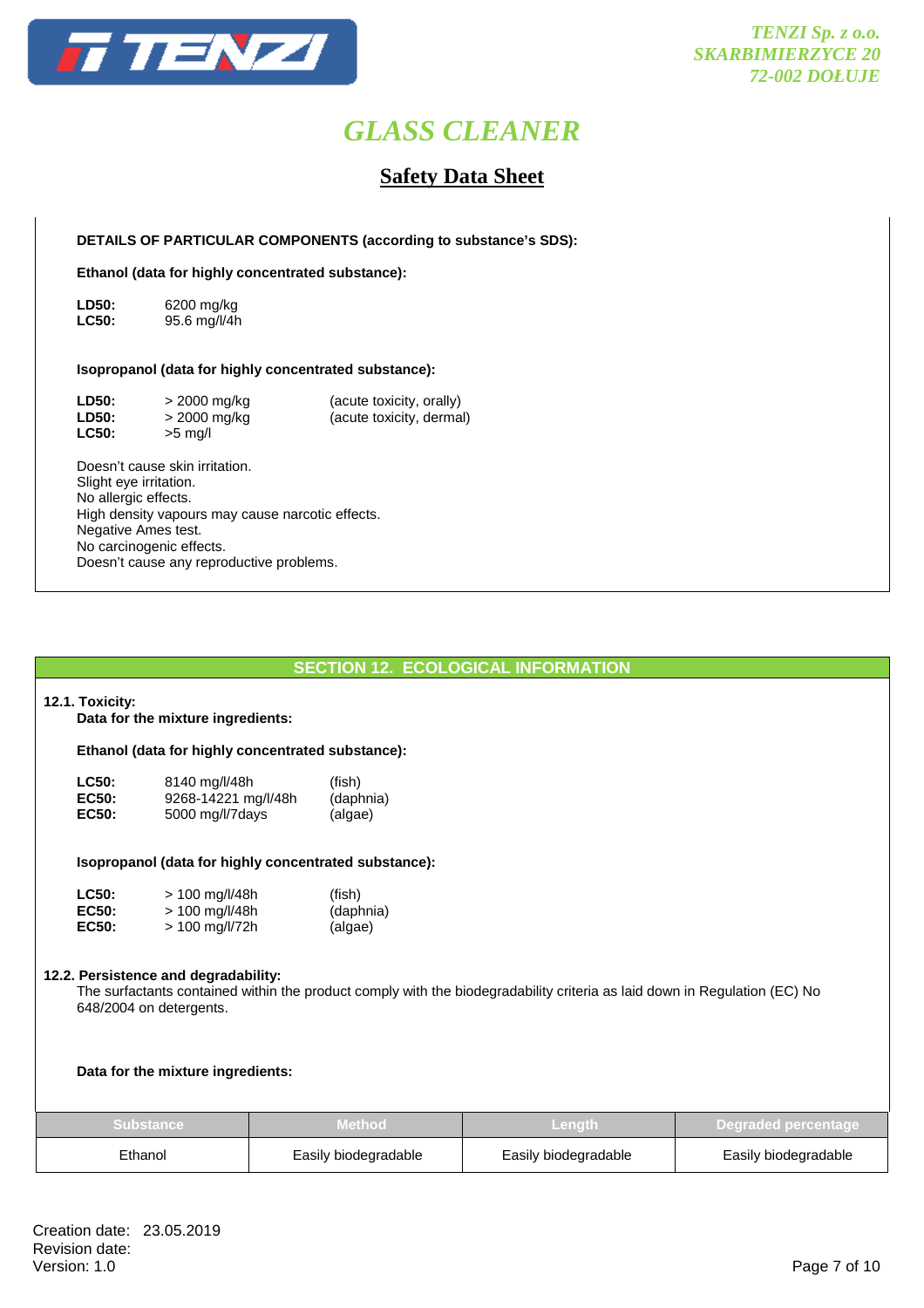

## **Safety Data Sheet**

| Isopropanol                                                                                                                      | No data available | 10 days | >70% |  |
|----------------------------------------------------------------------------------------------------------------------------------|-------------------|---------|------|--|
| 12.3. Bioaccumulative potential:                                                                                                 |                   |         |      |  |
| Ethanol (data for highly concentrated substance):<br><b>Log Pow: 0.05</b>                                                        |                   |         |      |  |
| Isopropanol (data for highly concentrated substance):<br><b>Log Pow: 0.05</b>                                                    |                   |         |      |  |
| 12.4. Mobility in soil<br>The product is water soluble and may sink into groundwater systems.                                    |                   |         |      |  |
| 12.5. Results of PBT and vPvB assessment:<br>This substance/mixture does not meet the PBT and vPvB criteria of REACH, annex XIII |                   |         |      |  |
| 12.6. Other adverse effects:<br>No data available.                                                                               |                   |         |      |  |

### **SECTION 13. DISPOSAL CONSIDERATIONS**

### **RESIDUES AND WASTES:**

DO NOT mix with other liquid wastes.

DO NOT empty into sewage system. Product should be totally used up according to its description.

If it's impossible to do so, dispose of this material and its container at hazardous or special waste collection point.

### **13.1. Waste treatment methods:**

 Contaminated containers should be completely emptied. Several times rinse the container promptly after emptying. Empty container can be stored in containers for collection of plastic packaging, or can be delivered to specialized company for recycling.

Disposal should be in accordance with the national/international regulations.

### **SECTION 14. TRANSPORT INFORMATION**

### **TRADE NAME: GLASS CLEANER**

| <b>14.1. UN Number:</b><br>14.2. UN proper shipping name:<br>14.3. Transport hazard class(es):<br>14.4. Packing group:                                                                                                    | Not applicable.<br>Not applicable.<br>Not applicable.<br>Not applicable. |
|---------------------------------------------------------------------------------------------------------------------------------------------------------------------------------------------------------------------------|--------------------------------------------------------------------------|
| 14.5. Environmental hazards:<br>No.<br>14.6. Special precautions for user:<br>For more details see Sections 6 and 8.<br>14.7. Transport in bulk according to Annex II of MARPOL73/78 and the IBC Code: No data available. |                                                                          |
|                                                                                                                                                                                                                           | <b>WARNING LABELS</b><br>not applicable                                  |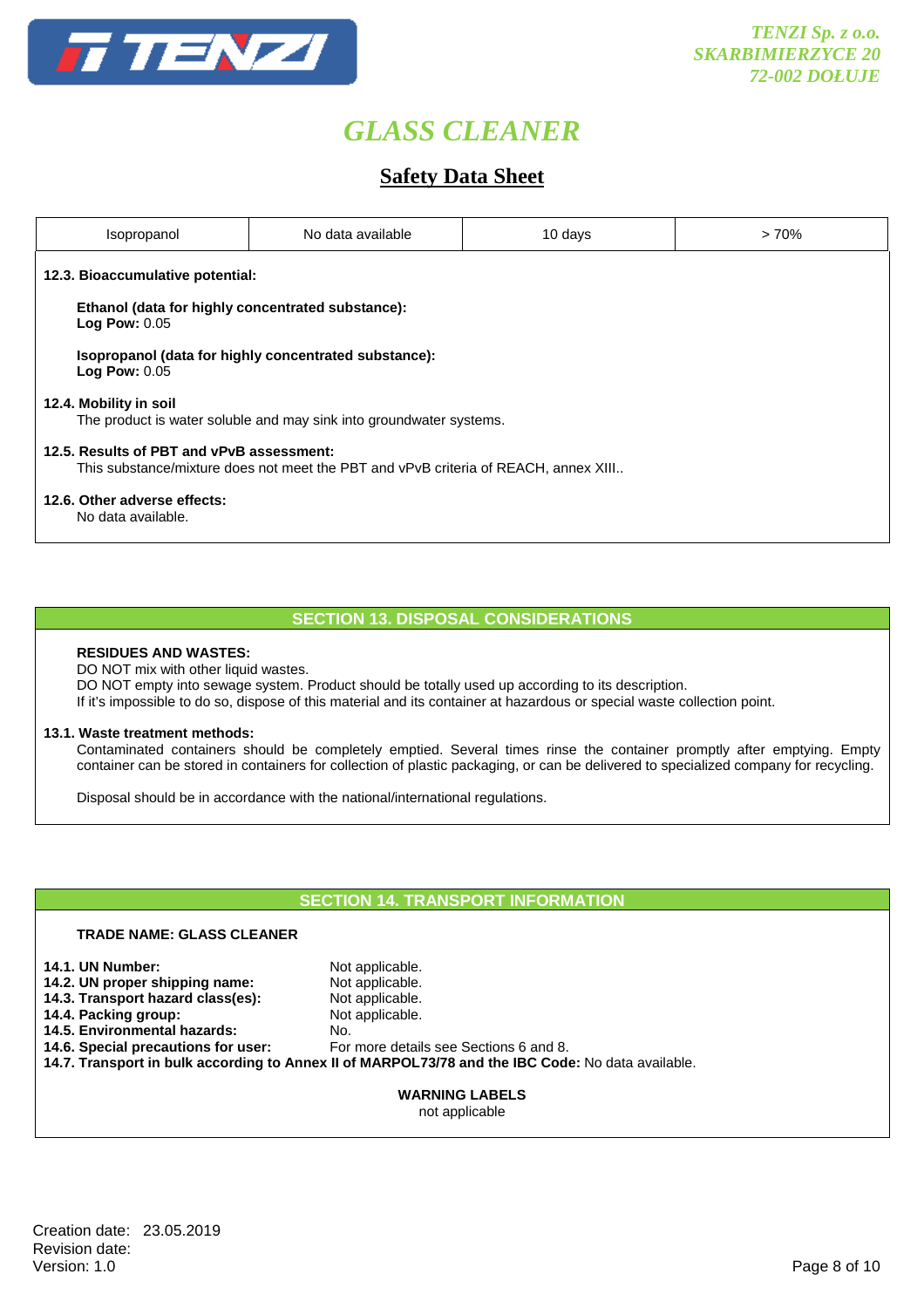

### **Safety Data Sheet**

### **SECTION 15. REGULATORY INFORMATION**

### **15.1. Safety, health and environmental regulations/legislation specific for the substance or mixture:**

COMMISSION REGULATION (EU) 2015/830 of 28 May 2015 amending Regulation (EC) No 1907/2006 of the European Parliament and of the Council on the Registration, Evaluation, Authorisation and Restriction of Chemicals (REACH)

 REGULATION (EC) No 1907/2006 OF THE EUROPEAN PARLIAMENT AND OF THE COUNCIL of 18 December 2006concerning the Registration, Evaluation, Authorisation and Restriction of Chemicals (REACH), establishing a European Chemicals Agency, amending Directive 1999/45/EC and repealing Council Regulation (EEC) No 793/93 and Commission Regulation (EC) No 1488/94 as well as Council Directive 76/769/EEC and Commission Directives 91/155/EEC, 93/67/EEC, 93/105/EC and 2000/21/EC

 REGULATION (EC) No 1272/2008 OF THE EUROPEAN PARLIAMENT AND OF THE COUNCIL of 16 December 2008 on classification, labelling and packaging of substances and mixtures, amending and repealing Directives 67/548/EEC and 1999/45/EC, and amending Regulation (EC) No 1907/2006

 DIRECTIVE 2008/112/EC OF THE EUROPEAN PARLIAMENT AND OF THE COUNCIL of 16 December 2008 amending Council Directives 76/768/EEC, 88/378/EEC, 1999/13/EC and Directives 2000/53/EC,2002/96/EC and 2004/42/EC of the European Parliament and of the Council in order to adapt them to Regulation (EC) No 1272/2008 on classification, labelling and packaging of substances and mixtures

 COMMISSION REGULATION (EU) No 758/2013of 7 August 2013correcting Annex VI to Regulation (EC) No 1272/2008 of the European Parliament and of the Council on classification, labelling and packaging of substances and mixtures

 DIRECTIVE 2014/27/EU OF THE EUROPEAN PARLIAMENT AND OF THE COUNCIL of 26 February 2014 amending Council Directives 92/58/EEC, 92/85/EEC, 94/33/EC, 98/24/EC and Directive 2004/37/EC of the European Parliament and of the Council, in order to align them to Regulation (EC) No 1272/2008 on classification, labelling and packaging of substances and mixtures

REGULATION (EC) No 648/2004 OF THE EUROPEAN PARLIAMENT AND OF THE COUNCIL of 31 March 2004 on detergents

 REGULATION (EC) No 1336/2008 OF THE EUROPEAN PARLIAMENT AND OF THE COUNCIL of 16 December 2008 amending Regulation (EC) No 648/2004 in order to adapt it to Regulation (EC) No 1272/2008 on classification, labelling and packaging of substances and mixtures

 REGULATION (EC) No 273/2004 OF THE EUROPEAN PARLIAMENT AND OF THE COUNCIL of 11 February 2004on drug precursors.

### **15.2. Chemical safety assessment**

 **For mixture:** 

A Chemical Safety Assessment has not been carried out.

### **For following mixture substances:**

**Ethanol:** A Chemical Safety Assessment has been carried out. **Isopropanol:** A Chemical Safety Assessment has been carried out.

### **SECTION 16. OTHER INFORMATION**

Information above is based on current knowledge of product in its current form.

 All data are presented in order to take into account safety requirements priority and not to guarantee special properties of the product. If product usage conditions are not under manufacturer control, responsibility for safe use lies with the person that uses them. The employer is obliged to inform all employees, who have contact with the product, about the risk and safety measures specified in the data sheet. Safety data presented above were prepared based on safety characteristics of substances used by the producer to compose the product and based on regulations for handling dangerous substances and their preparation.

Creation date: 23.05.2019 Revision date:<br>Version: 1.0 Version: 1.0 Page 9 of 10